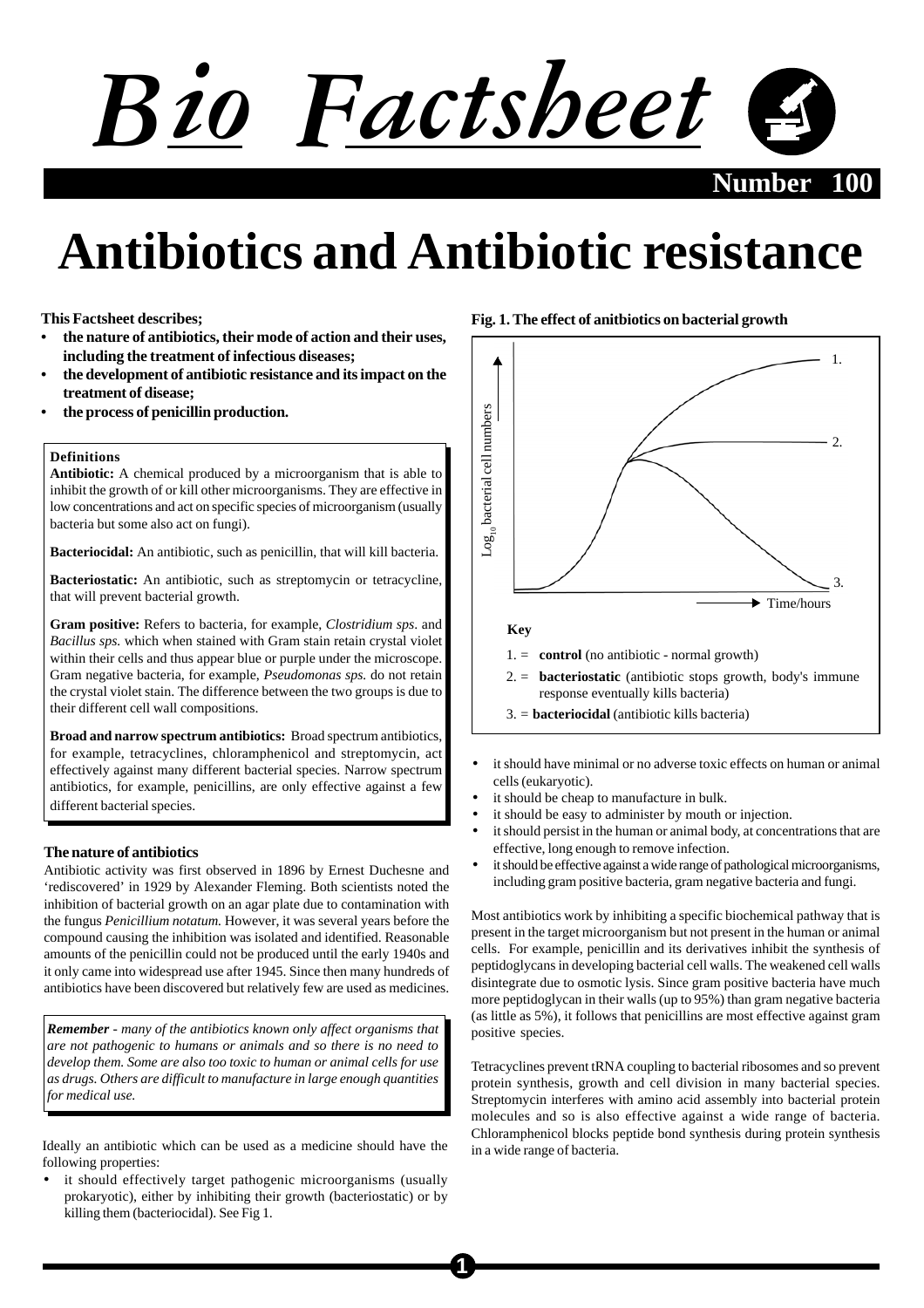Many known antibiotics affect processes within human and animal cells and so are normally too toxic for use as medicines. However, some may have to be used, with great care, in special cases where other less aggressive treatments are not available. Even penicillin and its derivatives must be used with care because a significant proportion of the population are allergic to penicillin, suffering skin rashes and fever or even death from anaphylactic shock, (due to an extreme immune reaction), if exposed to it. Prolonged use of streptomycin may cause damage to the vestibular (balancing) apparatus of the ear, hearing loss and kidney damage. Overuse of chloramphenical can produce severe blood diseases due to its action in preventing peptide bond formation which thus may inhibit blood cell formation. Tetracyclines can seriously disrupt the normal intestinal bacterial population allowing its replacement with 'superinfecting' fungi and other bacteria. See Table 1.

#### **Other uses of antibiotics**

- small concentrations of antibiotics may be incorporated into cattle, sheep, and pig food – this stimulates growth, speeds up meat production and so increases profits.
- small concentrations of antibiotics may be incorporated into poultry and other animal feeds as a prophylactic – intended to prevent infection before it occurs.
- antibiotics are used to treat bacterial plant diseases in potatoes, tomatoes and fruit trees.
- antibiotics are included in tissue culture media to prevent unwanted microbial contamination.
- antibiotics are included in some soaps as a prophylactic  $-$  to reduce the risks of skin infection.

*Remember – the indiscriminate use of antibiotics in feed stuffs means that humans may receive unwanted doses of antibiotics in meats, eggs and milk. This exposure may cause the development of an immune or inflammatory response to the antibiotic so that the human cannot be treated with the drug at a later date. The practice has also resulted in the development of antibiotic-resistant strains of bacteria.*

#### **The development of antibiotic resistance**

Antibiotic resistance is shown by certain bacteria which can survive and flourish in the presence of certain antibiotics. These antibiotics have no bacteriostatic or bacteriocidal actions on the bacteria. If the resistant bacteria are pathogenic than they can cause antibiotic resistant diseases (Fig 2).

**Fig 2. Electron micrograph appearance of a rod-shaped bacterium, showing bacterial DNA and plasmids.**



 Antibiotic resistance arises by spontaneous gene mutation, either in genes of the main bacterial DNA or in 'R-factor genes' located in bacterial plasmid DNA. (R-factors cause resistance to antibiotics, virus infections and UV radiation). If a population of bacteria is exposed to an antibiotic then any non-resistant bacteria will be killed or inhibited but any mutant resistant bacteria will survive and multiply, passing on their resistant genes from generation to generation. In effect, natural selection is occurring. For example, a mutation in the main DNA of *Mycobacterium tuberculosis* produced modified ribosomes, to which the antibiotic streptomycin could not attach, in order to inhibit protein synthesis and so inhibit bacterial growth. Thus streptomycin lost its effectiveness in treatment of tuberculosis.

Antibiotic resistance has a chemical basis, the mechanisms depending on the bacterial species and antibiotic involved. For example, penicillins contain a ring structure, known as a β−lactam, which normally inhibits the synthesis of peptidoglycans in bacterial cell walls, resulting in a loss of strength and death due to osmotic lysis. Penicillin-resistant bacteria, for example, *Staphylococci,* produce an enzyme called 'penicillinase' or 'β−lactamase' which destroys the β−lactam structure of penicillin, rendering it ineffective.

**Exam Hint**:- You do not have to remember the detailed chemical structure of any antibiotics but you must know the basic mechanism of penicillin-resistance in bacteria.

The problem of antibiotic resistance is made worse by the transfer of resistance-conferring genes between bacteria by two methods:

in the process of transformation, which is a form of bacterial sexual activity, one bacterium can take up DNA from another bacterium. Populations of penicillin-resistant *Neisseria gonorrhoeae,* which causes gonorrhoea, have arisen in this way.

| <b>Antibiotic</b>                                                                                                       | <b>Producer</b>                                                                                  | <b>Disease</b>                                                              | Pathogenic organism                                                                                            |
|-------------------------------------------------------------------------------------------------------------------------|--------------------------------------------------------------------------------------------------|-----------------------------------------------------------------------------|----------------------------------------------------------------------------------------------------------------|
| Penicillin and its derivatives<br>(narrow spectrum – but some have their<br>spectrum extended by chemical modification) | Penicillium chrysogenum (mould)                                                                  | Diphtheria<br>Syphilis<br>Tetanus<br>Scarlet fever<br>Meningitis<br>Anthrax | Corynebacterium<br><i>Treponema</i><br>Clostridium<br><i>Streptococcus</i><br>Meningococcus<br><b>Bacillus</b> |
| Chloramphenicol<br>(broad spectrum)                                                                                     | Actinomycetes (soil bacteria, for example,<br>Streptomyces). Can also be synthesized chemically. | Typhoid fever<br>Meningitis<br>Typhus<br>Skin infections                    | Salmonella<br>Haemophilus<br>Rickettsia<br>Staphylococcus                                                      |
| Streptomycin<br>(broad spectrum)                                                                                        | Actinomycete - Streptomyces griseus                                                              | Tuberculosis                                                                | Mycobacterium                                                                                                  |
| Griseofulvin<br>(narrow spectrum)                                                                                       | Penicillium notatum                                                                              | Ringworm                                                                    | <i>Trichophyton</i> (a fungus)                                                                                 |

**2**

#### **Table 1. Common antibiotics and the diseases they control**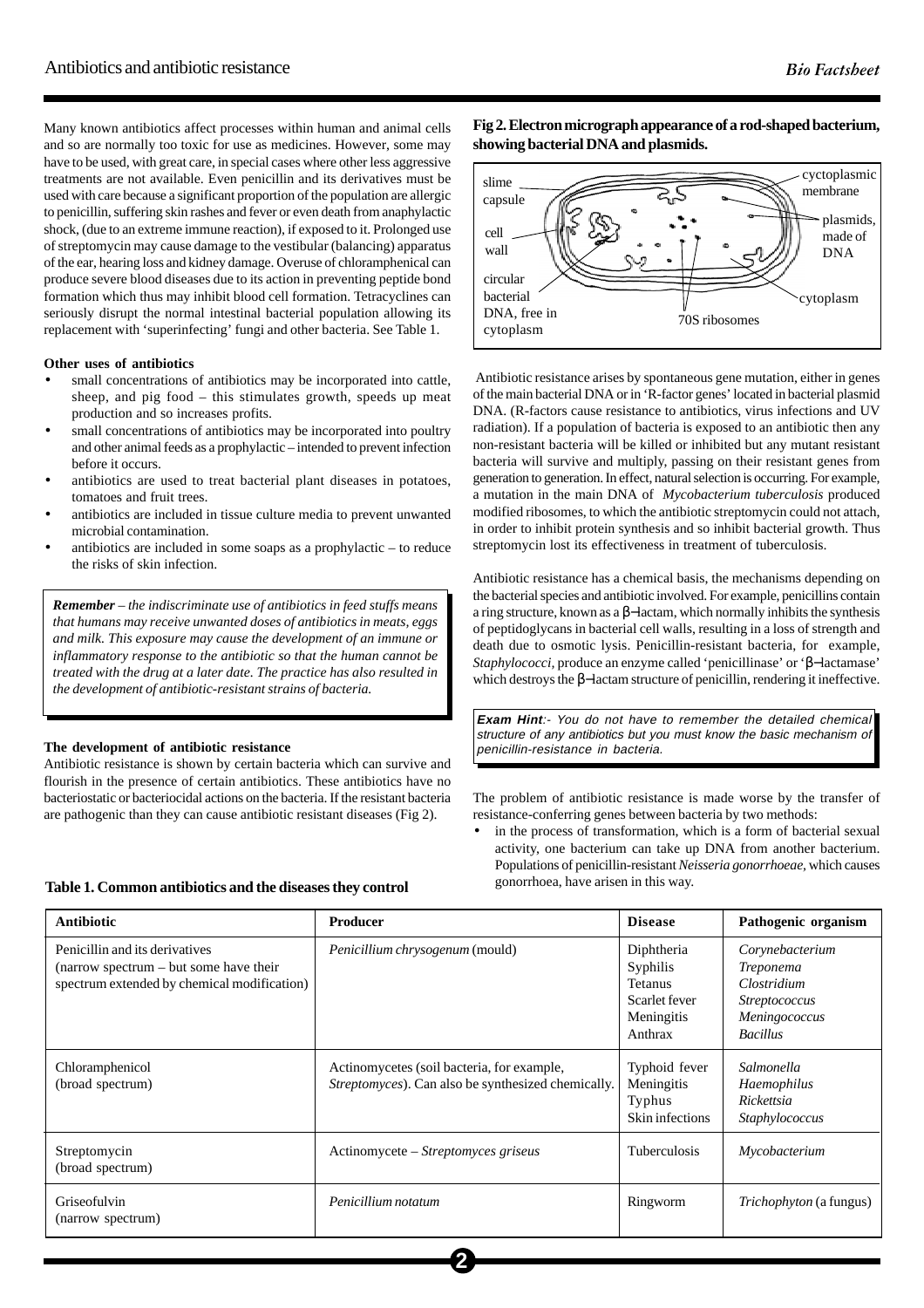• plasmids, often carrying resistance-conferring genes to several antibiotics, can be exchanged between bacteria, even of different species. The following flow chart indicates one possible way in which several species of bacteria may have become resistant:



Overexposure of the human and animal population to antibiotics due to overuse by doctors and vets has also contributed to the appearance of so many antibiotic-resistant species and strains of bacteria. As a result bacterial diseases such as tuberculosis are becoming very difficult to treat.

#### **The manufacture of penicillin**

Penicillin was originally isolated from the fungus *Penicillium notatum.* However, the yields were not high and the fungus preferred to grow in surface culture which limited production. Various strains of *Penicillium chrysogenum* are now used. They have high yields of penicillin and will grow in submerged culture, thus allowing bulk manufacture (Fig 3).

**Fig. 3. Flow chart illustrating the industrial production of an antibiotic**

*Remember: – a primary metabolite is a chemical produced by the chemical processes of the cell involved in growth or energy release. A secondary metabolite is a chemical produced at a later stage in the life cycle, during ageing or spore formation. Batch culture is when all the ingredients are added at the beginning. It is then left until the reaction forming the secondary metabolite has taken place, after which the products can be harvested. In fed-batch culture, additional nutrients are added when the secondary metabolite is being synthesized – this enhances the yield of secondary metabolite.*

Penicillin is a secondary metabolite and so is produced when the fungal culture is in the mature stage and the nitrogen content of the growth medium is falling to low levels. It is manufactured by batch culture or fed-batch culture.

The screening studies tell us whether the particular fungus under consideration produces antibiotics in reasonable quantities and which bacterial species the antibiotic will be active against. Suitable fungi are then grown in laboratory conditions in volumes of growth medium up to 10 dm<sup>3</sup>. This enables optimum growth conditions of temperature, pH and nutrient content of the growth medium to be found and also the optimum time for harvesting the antibiotic. With *Penicillium chrysogenum* the growth medium often used is corn steep liquor which contains a high concentration of sugars and also a precursor, ie. a chemical which makes penicillin-G (Penicillin-G is benzylpenicillin). The medium is inoculated with a suspension of conodiospores of *P. chrysogenum*. The yield of penicillin is highest when oxygen availability is kept high, temperature is maintained at 24°C and the pH is slightly alkaline. The mould starts releasing penicillin from about 40 hours onwards which, is after the exponential growth phase has finished.

Industrially the fermentation is initially carried out as a medium scale 'pilot'operation. If this produces the antibiotic efficiently it is scaled up to bulk manufacture.

The penicillin dissolved in the nutrient broth is obtained by 'down-stream' processing. This involves removing the spent fungus by filtration, evaporating off the water from the broth and crystallizing the penicillin. The process mainly yields penicillin-G which can be treated chemically to make other penicillins, for example, ampicillin and cephalosporins.

The spent fungus can be dried and sold for use as farm animal feed.

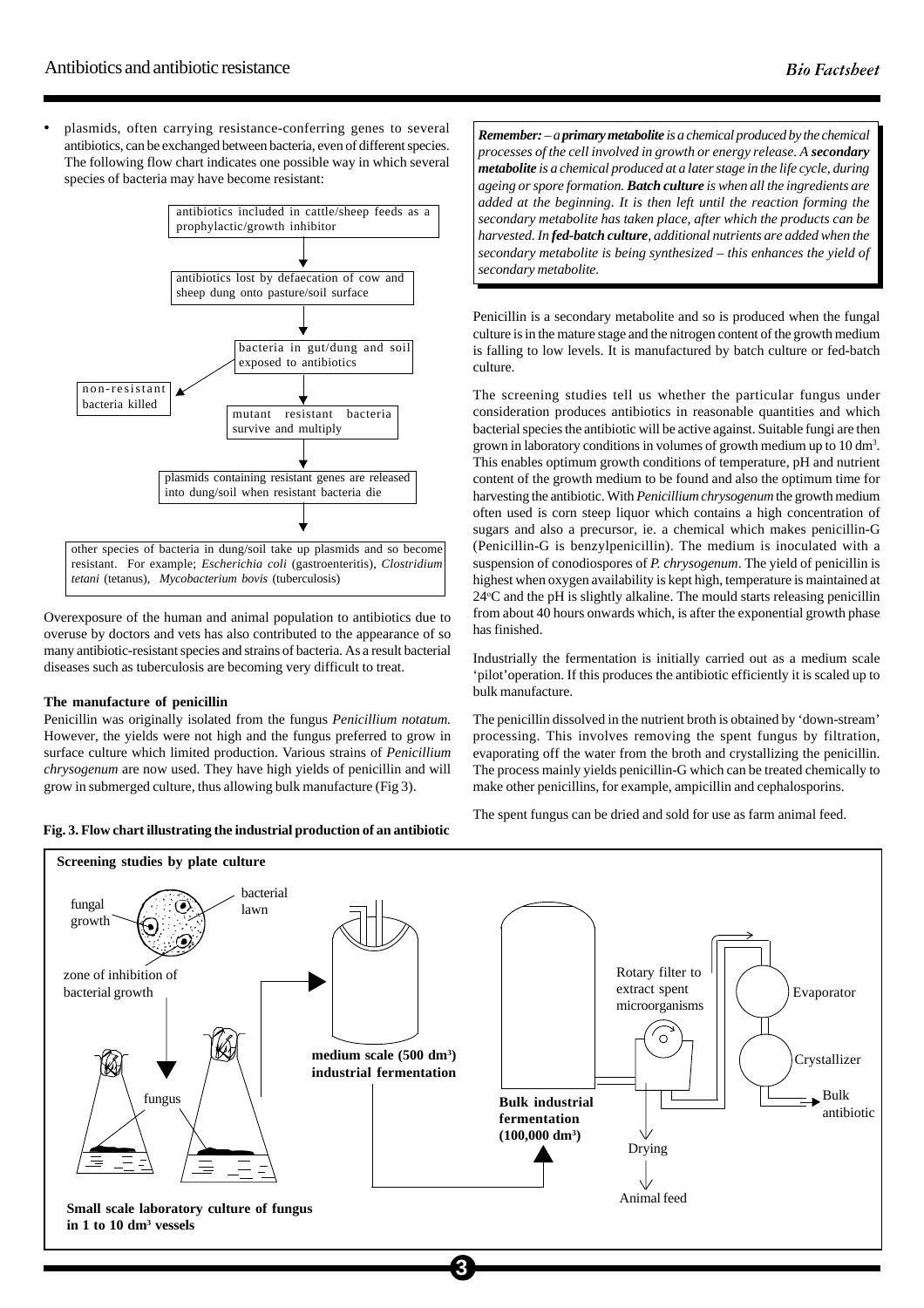## **Practice Questions**

- 1. a) Antibiotics are 'secondary metabolites'. What does this mean?
	- b) Name the organisms which would be used in the industrial manufacture of

 $\overline{2}$ 

4

- (i) penicillins
- (ii) streptomycin
- (iii) griseofulvin 3
- c) Suggest two advantages and two disadvantages of using the spent microorganisms as animal food.
- 2. a) `Distinguish between each of the following pairs, naming an example in each case:

|  | (i) gram positive and gram negative bacteria. |  |
|--|-----------------------------------------------|--|
|--|-----------------------------------------------|--|

- (ii) broad spectrum and narrow spectrum antibiotics. 4
- (iii) bacteriocidal and bacteriostatic antibiotics. 4
- b) The diagram below shows a screening test to find out if a newly discovered microorganism secretes an antibiotic. The organism was first inoculated onto a nutrient agar plate along line 1. Four different known species of bacteria were then inoculated along lines 2, 3, 4 and 5.



What results would you expect to see if the microorganism,

(i) had no antibiotic activity? (ii) secreted a broad spectrum antibiotic? 1 (iii) secreted a narrow spectrum antibiotic? 1

- 3. a) Describe how penicillin affects bacterial growth. 3
	- b) Why is penicillin more active against gram positive bacteria than against gram negative bacteria? 2
	- c) Produce a flow chart illustrating the bulk industrial manufacture of penicillin. 12
- 4. a) Outline the process by which many species of bacteria can become resistant to antibiotics.  $\frac{7}{2}$ 
	- b) Suggest three ways in which the chances of developing antibiotic resistant strains of bacteria may be reduced. 3
	- c) Why is it becoming increasingly important to immunise the human population against diseases such as tuberculosis? 2